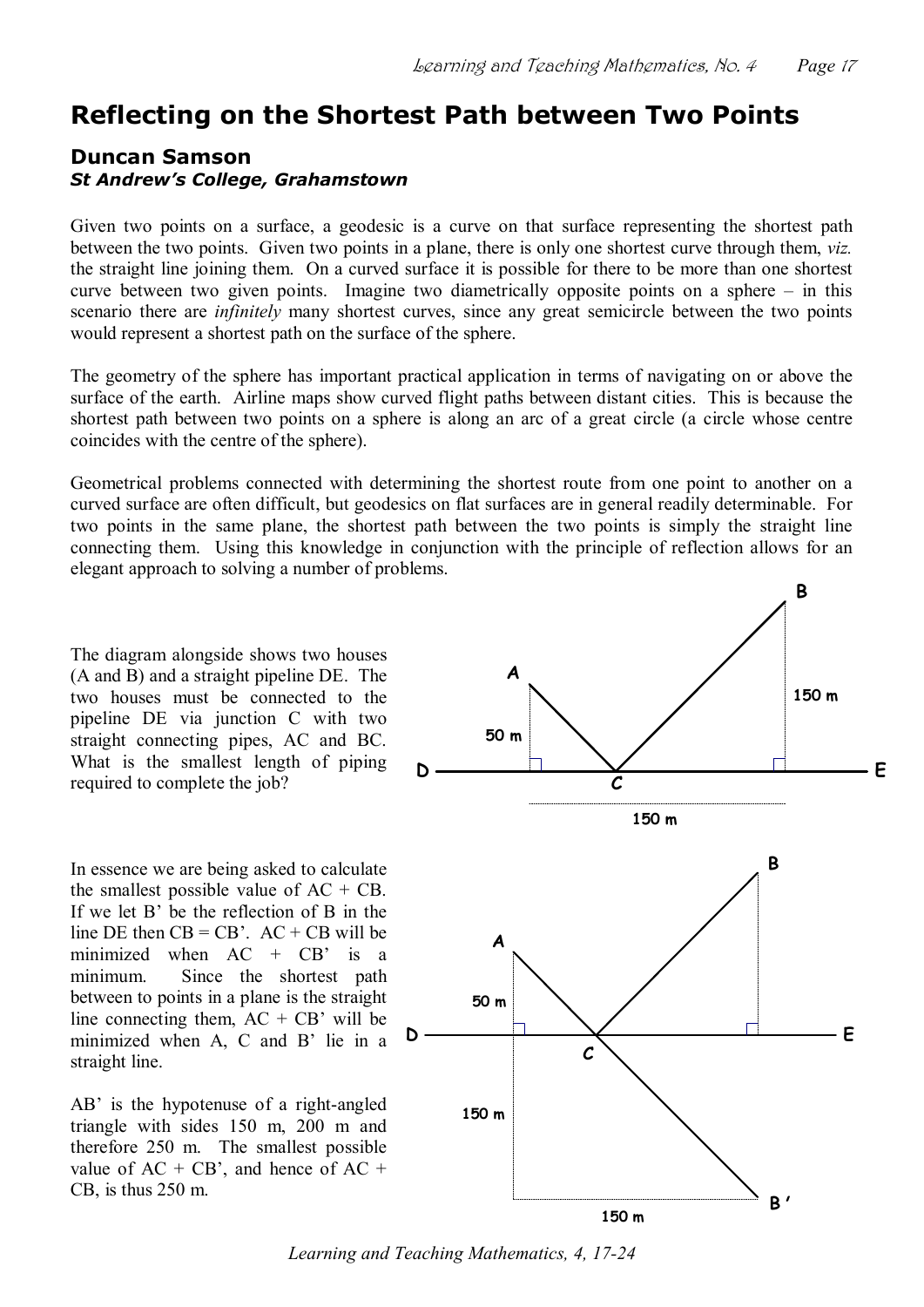Let us now consider a related problem in the Cartesian Plane. The coordinates of A, B and C are (5;8), (3;2) and (0;*k*) respectively. What value of *k* will make  $AC + CB$  as small as possible? Clearly the *y*coordinate of C must lie between the *y*-coordinates of A and B if we are to minimize  $AC + CB$ . We can thus represent the situation as follows:

Let  $B'$  be the reflection of  $B$  in the *y*-axis. B' thus has coordinates  $(-3,2)$ . Since CB  $=$  CB', AC + CB will be a minimum when  $AC + CB'$  is minimized. Since the shortest distance between two points is the straight line connecting them,  $AC +$ CB will be minimized when A, C and B' lie in a straight line:

C is thus the *y*intercept of the straight line from A to B'. The equation of straight line ACB' is  $y$ 4  $4\frac{1}{4}$  ar 4  $y = \frac{3}{x} + 4\frac{1}{y}$  and the value of  $k$  is thus 4-4  $4\frac{1}{4}$ .

There is a wonderful connection between these reflection problems and the behaviour of light. If we consider a light ray reflecting off a flat, smooth surface then the angle of reflection will equal the angle of incidence. This is known as the Law of Reflection. Note that technically the angles of incidence and reflection are measured from the normal to the reflecting surface (i.e. from a line drawn perpendicular to the surface of reflection at the point where the light ray strikes it).



The path of the ray of light from A to C via B represents the shortest possible path, or more strictly the path that would take the least possible time to travel. This general principle, which can be used to determine the actual paths of light rays, was developed by Pierre de Fermat (1601 – 1665) and is known as Fermat's Principle of Least Time.

*Learning and Teaching Mathematics, 4, 17-24*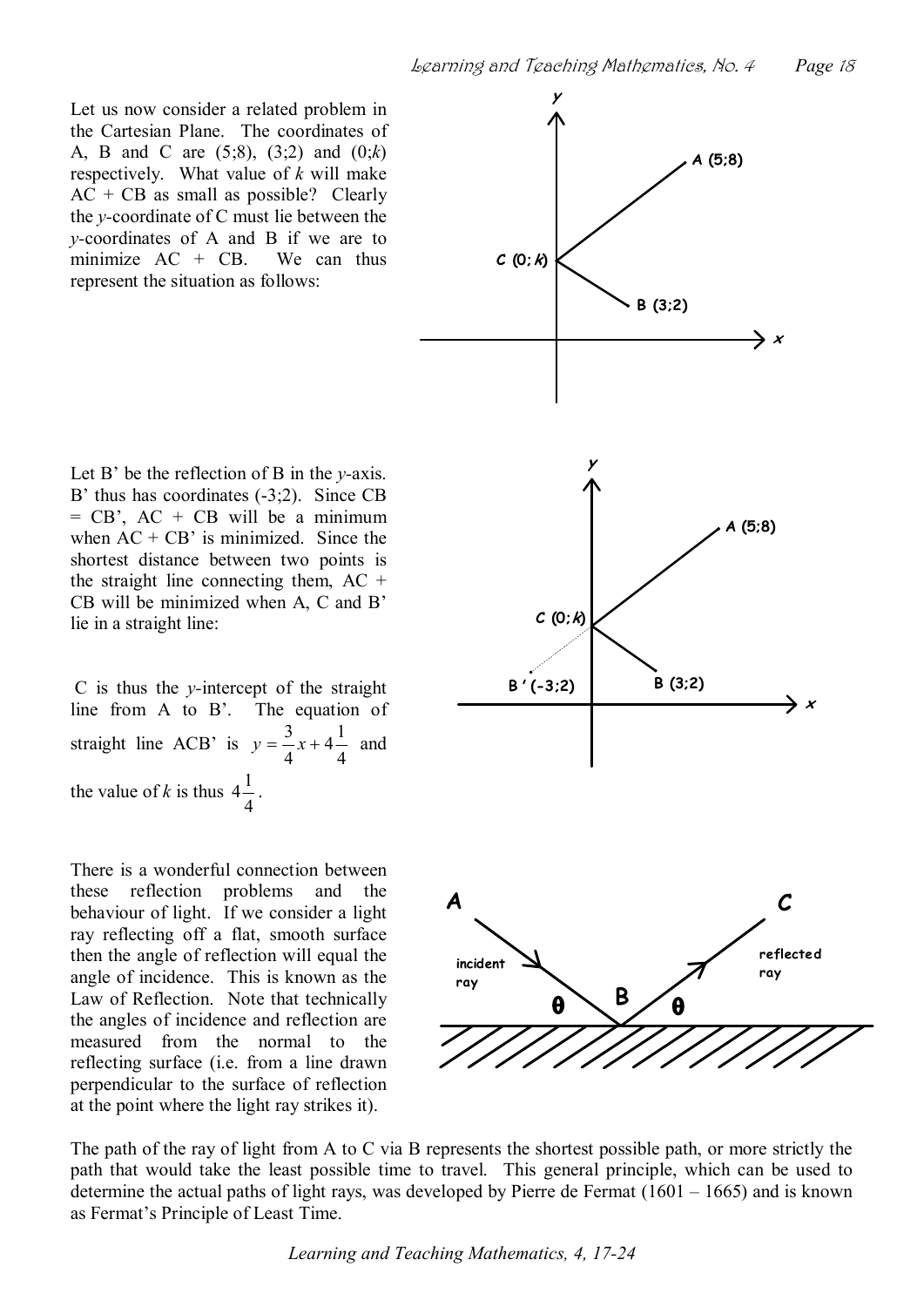Imagine a light ray traveling from A to B  $\overrightarrow{A}$ through different refracting media: in this instance the light ray doesn't travel on the shortest path from A to B (dotted line) but rather on the path that will take the shortest time (solid line). The dotted line from A to B would require the light ray to travel further through the denser medium of glass (where its speed is less) and would not be the optimum path in terms of Fermat's Principle.



At first glance the actual path followed by the light ray from A to B may seem somewhat counterintuitive. Why doesn't the light ray simply travel through the denser medium perpendicularly to its edges, thus minimizing the time spent traveling at a slower speed? Although this would minimize the time spent in the denser medium, it would increase the time spent traveling through the air on exiting the glass. The actual path followed from A to B (i.e.  $AC + CD + DB$ ) represents a complex play-off in terms of minimizing the time for the journey as a whole.

This of course raises a somewhat perplexing question. If light rays always take the path of least time, how does light "choose" the path of least time? In other words, how does light "know" that other paths will take a longer time to travel? In a purely classical sense, this question is impossible to answer. However, we can approach the problem philosophically by imagining light being able to take all possible paths from point A to point B, and then "choosing" the path that takes the least time. Within the realm of quantum mechanics, this is precisely what light does.

The Law of Reflection, which states that the angle of reflection equals the angle of incidence, is a consequence of the Principle of Least Time. This topic can be worked up into a good investigation or extension exercise for Grade 12.

Firstly we will need to introduce the Chain Rule for differentiation:

If  $y = f(u)$  and  $u = g(x)$  are both differentiable functions, then *dx du du dy dx*   $\frac{dy}{dx} = \frac{dy}{dx} \times \frac{du}{dx}$ 

By way of example, if  $y = \sqrt{x^2 + 1}$  then using the above notation we have  $y = \sqrt{u}$  and  $u = x^2 + 1$ .  $\frac{d\mathbf{v}}{d\mathbf{v}}$ 1  $\frac{1}{2}$   $\frac{1}{2}$   $\frac{1}{2}$  $\frac{du}{dt} = 2x$ . Thus:

Thus 
$$
\frac{dy}{du} = \frac{1}{2}u^{-\frac{1}{2}} = \frac{1}{2\sqrt{u}}
$$
 and  $\frac{du}{dx} = 2x$ . Thus:  
\n
$$
\frac{dy}{dx} = \frac{dy}{du} \times \frac{du}{dx}
$$
\n
$$
= \frac{1}{2\sqrt{u}}.2x
$$
\n
$$
= \frac{1}{2\sqrt{x^2 + 1}}.2x
$$
\n
$$
= \frac{x}{\sqrt{x^2 + 1}}
$$

*Learning and Teaching Mathematics, 4, 17-24*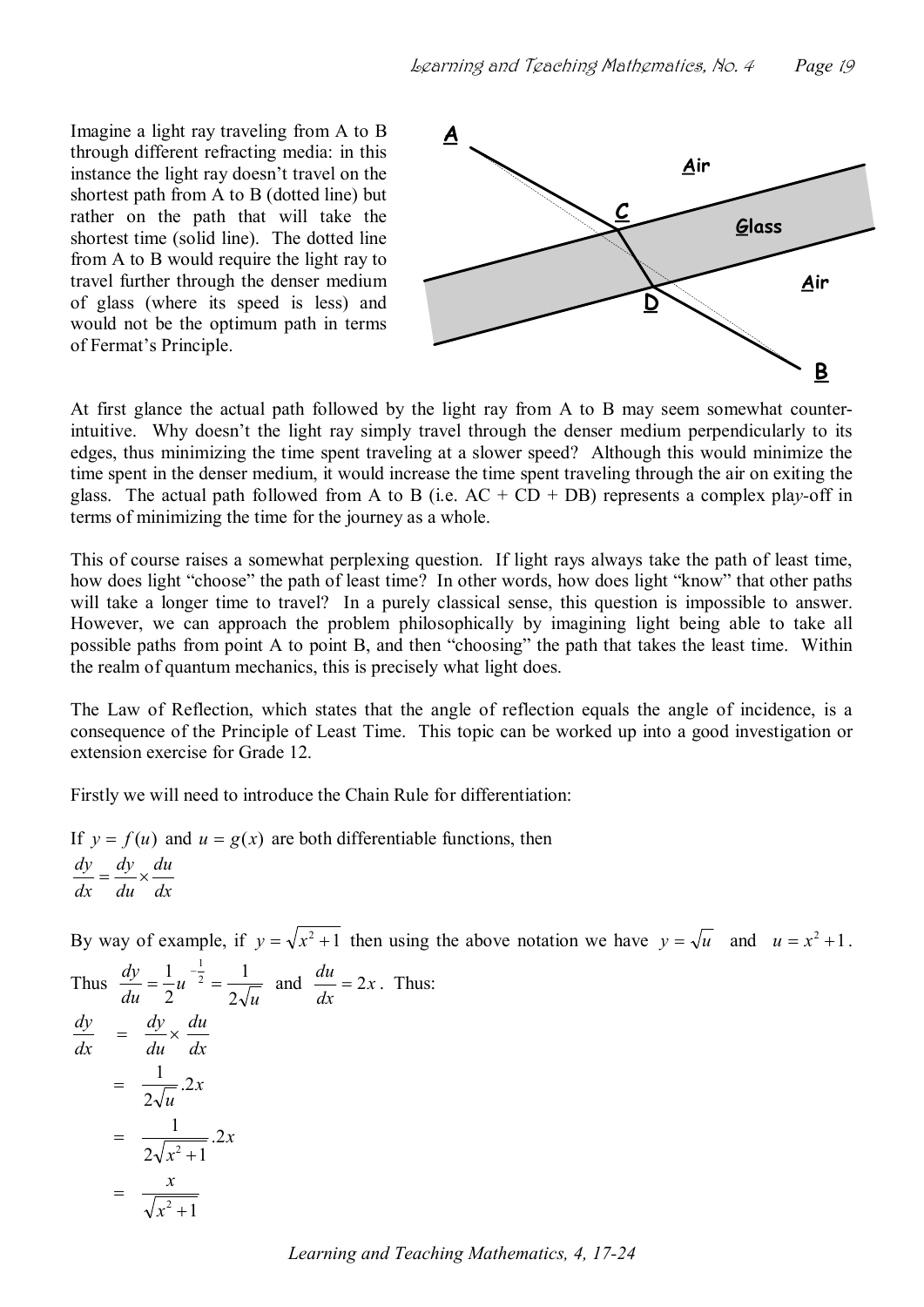Let us now consider a light ray  $A$ reflecting off a flat, smooth surface. The light ray begins at point A, strikes the surface at C and is reflected to point B. The angles of incidence and reflection are  $\alpha$  and  $\beta$  respectively. Note that the angles of incidence and reflection have been measured from the normal.

If the light travels at a constant speed  $v$ , then the total time for the journey from A to B via C is given by:

x b-x B D <sup>1</sup> H D <sup>2</sup> h a b x b-x C b

$$
t = \frac{D_1 + D_2}{v}
$$

Using Pythagoras,  $D_1 = \sqrt{H^2 + x^2}$  and  $D_2 = \sqrt{h^2 + (b - x)^2}$ . Thus:

$$
t = \frac{D_1}{v} + \frac{D_2}{v}
$$
  
=  $\frac{\sqrt{H^2 + x^2}}{v} + \frac{\sqrt{h^2 + (b - x)^2}}{v}$   
=  $\frac{1}{v} (H^2 + x^2)^{\frac{1}{2}} + \frac{1}{v} (h^2 + b^2 - 2bx + x^2)^{\frac{1}{2}}$ 

Now, bearing in mind that *H* , *h* , *b* and *v* are all constants, we can use the Chain Rule to determine *dt* .

$$
dx
$$

$$
\frac{dt}{dx} = \frac{1}{2v} \left( H^2 + x^2 \right)^{-\frac{1}{2}} (2x) + \frac{1}{2v} \left( h^2 + b^2 - 2bx + x^2 \right)^{-\frac{1}{2}} (-2b + 2x)
$$
\n
$$
= \frac{x}{v \sqrt{H^2 + x^2}} + \frac{x - b}{v \sqrt{h^2 + b^2 - 2bx + x^2}}
$$

At this point we should note that *dx*   $\frac{dt}{dt}$  is not defined when  $\sqrt{H^2 + x^2} = 0$  or when  $h^2 + b^2 - 2bx + x^2 = 0$ . However, since  $\sqrt{H^2 + x^2} = D_1$  and  $\sqrt{h^2 + b^2} - 2bx + x^2 = D_2$ , and both  $D_1$ and  $D_2$  are non-zero for our scenario, we can continue.

In order to minimize time,  $\frac{di}{1} = 0$ . T *dx*   $\frac{dt}{dt} = 0$ . Thus: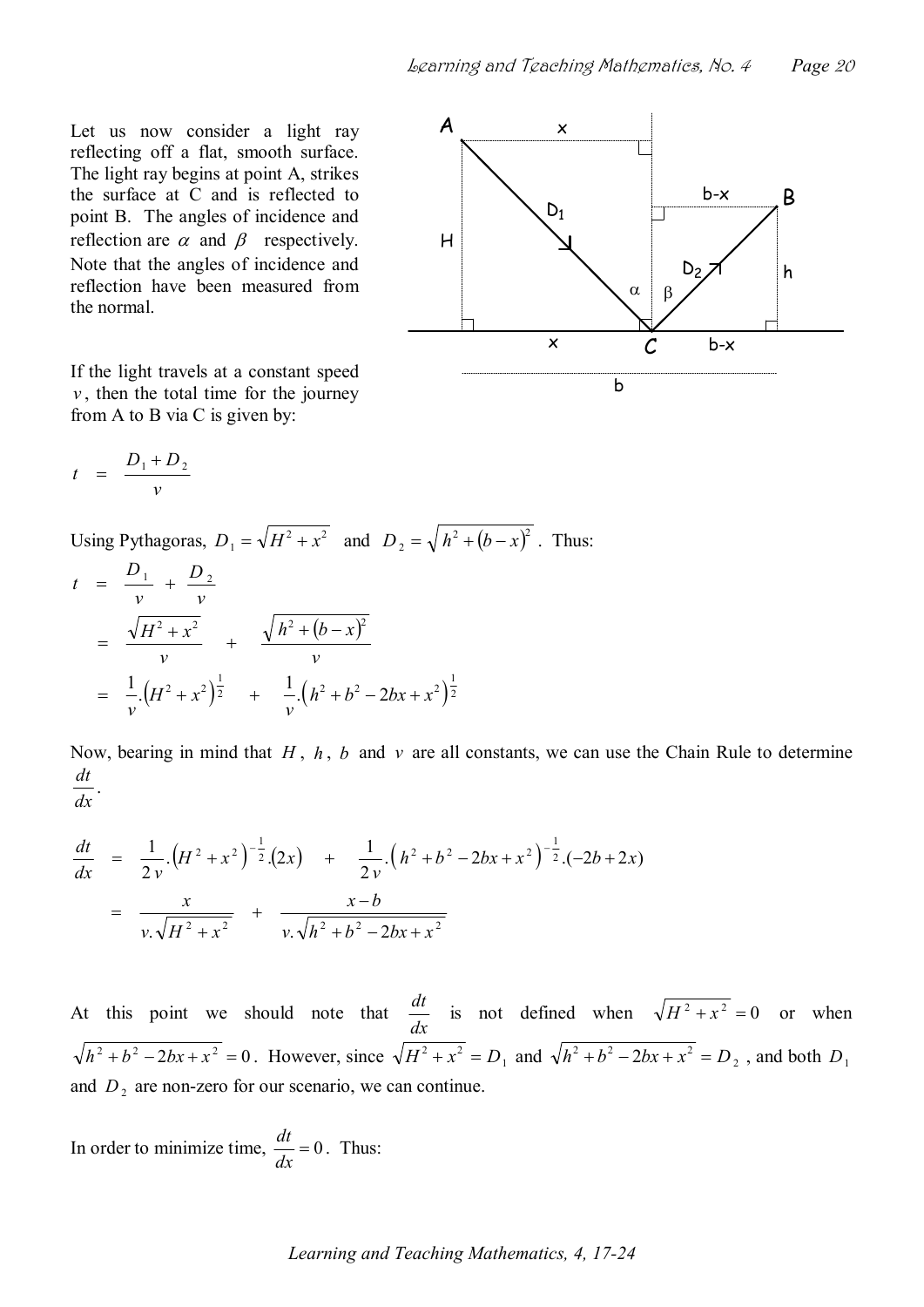$$
\frac{x}{v.\sqrt{H^2+x^2}} = -\frac{x-b}{v.\sqrt{h^2+b^2-2bx+x^2}}
$$

i.e. 
$$
\frac{x}{v \cdot \sqrt{H^2 + x^2}} = \frac{b - x}{v \cdot \sqrt{h^2 + b^2 - 2bx + x^2}} \dots (1)
$$

From the previous diagram:  $\sin \alpha = \frac{x}{D_1} = \frac{x}{\sqrt{H^2 + x^2}}$  $\sin \alpha$  $H^2 + x^2$ *x*   $D_{\perp}$  $\alpha = \frac{x}{D_1} = \frac{x}{\sqrt{H^2 + x^2}}$ 

And: 
$$
\sin \beta = \frac{b-x}{D_2} = \frac{b-x}{\sqrt{h^2 + (b-x)^2}} = \frac{b-x}{\sqrt{h^2 + b^2 - 2bx + x^2}}
$$

It thus follows that  $\frac{3}{x}$ *v v*   $\frac{\sin \alpha}{\cos \beta} = \frac{\sin \beta}{\cos \beta}$  and hence  $\sin \alpha = \sin \beta$ . Since both  $\alpha$  and  $\beta$  are acute angles, it follows that  $\alpha = \beta$ . We have thus shown that the angle of incidence equals the angle of reflection.

For the special case where  $H = h$ , i.e. where points A and B are at the same perpendicular distance from the reflecting surface, equation (1) becomes:

$$
\frac{x}{v.\sqrt{H^2 + x^2}} = \frac{b-x}{v.\sqrt{H^2 + b^2 - 2bx + x^2}}
$$

Multiplying through by  $\nu$  and squaring both sides gives:

$$
\frac{x^2}{H^2 + x^2} = \frac{b^2 - 2bx + x^2}{H^2 + b^2 - 2bx + x^2}
$$

The same argument holds as before regarding non-zero denominators, so we can multiply through by the LCD, thus giving:

$$
x^2\big(H^2+b^2-2bx+x^2\big) = \big(H^2+x^2\big)\big(b^2-2bx+x^2\big)
$$

Multiplying out gives:

$$
H^2x^2 + b^2x^2 - 2bx^3 + x^4 = b^2H^2 - 2bH^2x + H^2x^2 + b^2x^2 - 2bx^3 + x^4
$$

Canceling equivalent terms leaves  $2bH^2x = b^2H^2$  which simplifies to x 2  $x = \frac{b}{2}$ .

For the specific case where points A and B are at equal perpendicular distances from the reflecting surface, the path which takes the shortest time is the one for which  $x$  $2^{\prime}$  $x = \frac{b}{2}$ , i.e. where point C is the midpoint of horizontal length *b* . From symmetry/congruency considerations it follows that once again  $\alpha = \beta$ .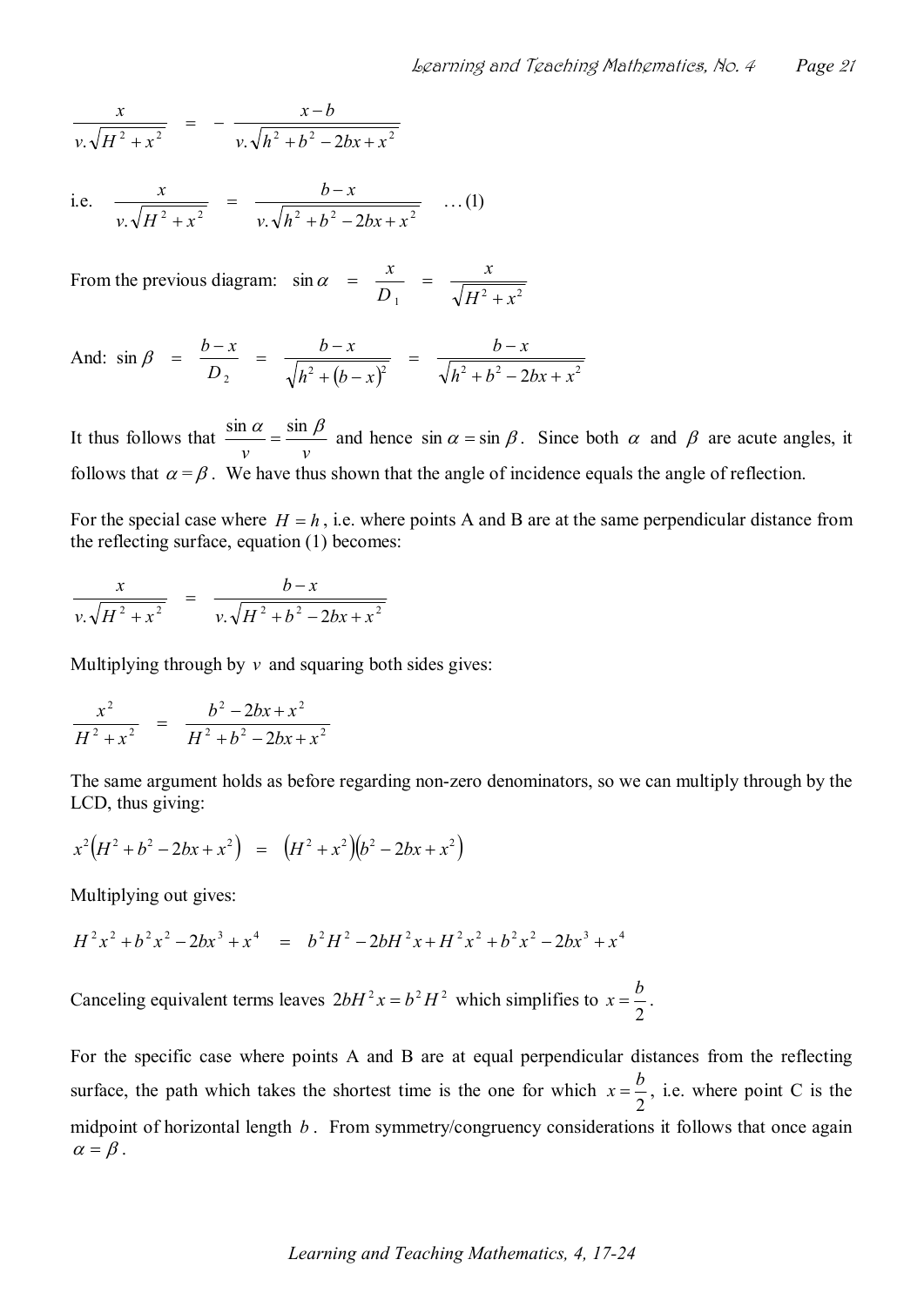The Law of Reflection has further practical application in the game of snooker. If we ignore the effects of spin and friction, then a ball will rebound off the side of a snooker table at the same angle that it hit the side. This allows for a useful strategy for getting out of tight situations.

Imagine the following setup where P is the cue ball and T is the target ball which the cue ball needs to strike:

By reflecting T in the line DC we create T', the mirror image of T. If we hit the cue ball in the direction of T' it should bounce off the end cushion DC straight towards the target ball T.

For more complex situations where the cue ball needs to bounce off two or more cushions, the principle of reflection can simply be extended. Consider the following setup where the cue ball P needs to strike the target ball T:

Working backwards, the cue ball needs to bounce off DC towards T. It must therefore travel towards DC in the direction of T', where T' is the mirror image of T in DC. In order to do this the cue ball must travel towards BC in the direction of T", where T" is the mirror image of T' in BC.

Here's a slight variation on the theme. Imagine a 2 m by 1 m rectangular pool table. A ball at X is hit and eventually comes to rest at Y. The path of the ball is shown in the following diagram:



*Learning and Teaching Mathematics, 4, 17-24*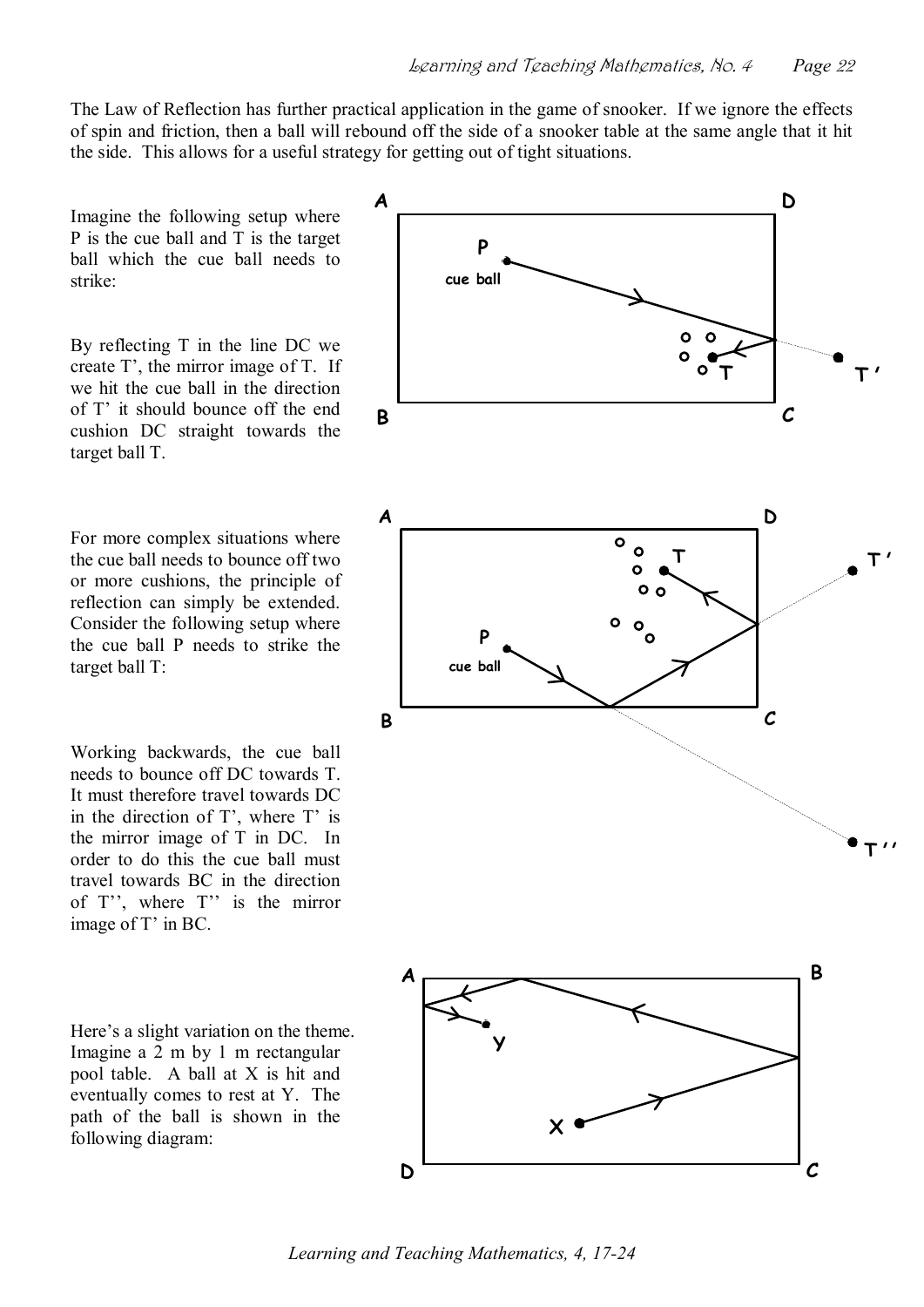X is 0,6 m from AD and 0,2 m from DC. Y is 0,2 m from AD and 0,25 m from AB. If the ball always rebounds at the same angle as it hits the side, what is the total distance traveled by the ball from X to Y? If Y' is the reflection of Y in AD, Y'' is the reflection of Y' in AB, and X' is the reflection of X in BC, then the path of the ball from X' to Y'' is a straight line (the hypotenuse of a right-angled triangle).



The total distance traveled from X' to Y'' parallel to AB is 1,4 m (to BC) plus 2 m (to AD) plus 0,2 m (to Y''), making 3,6 m. Similarly, the total distance traveled from X' to Y'' parallel to AD is 0,8 m (to AB) plus 0,25 m (to Y''), making 1,05 m. Using Pythagoras, the straight-line distance from X' to Y'' is 3,75 m. The ball thus travels 3,75 m on its path from X to Y.

Let us finish by looking at a classic question of its type. Imagine a cylindrical glass, 8 cm high and 12 cm in circumference. On the inside of the glass, 2 cm from the top, is a drop of honey. On the diametrically opposite outside surface, 2 cm from the bottom of the glass, is an ant. What is the shortest possible path by which the ant could walk to the honey?



As mentioned at the beginning, finding geodesics on a curved surface can often be difficult. However, the length of a path on the surface of a cylinder is not changed if the curved surface is flattened. By unrolling the cylinder and flattening it into a rectangle, a single reflection allows us to determine the ant's path.

The distance from A to H' is the hypotenuse of a  $6, 8, 10$  right-angled triangle. The shortest path from the ant to the honey is thus 10 cm.



**12 cm** 

*Learning and Teaching Mathematics, 4, 17-24*